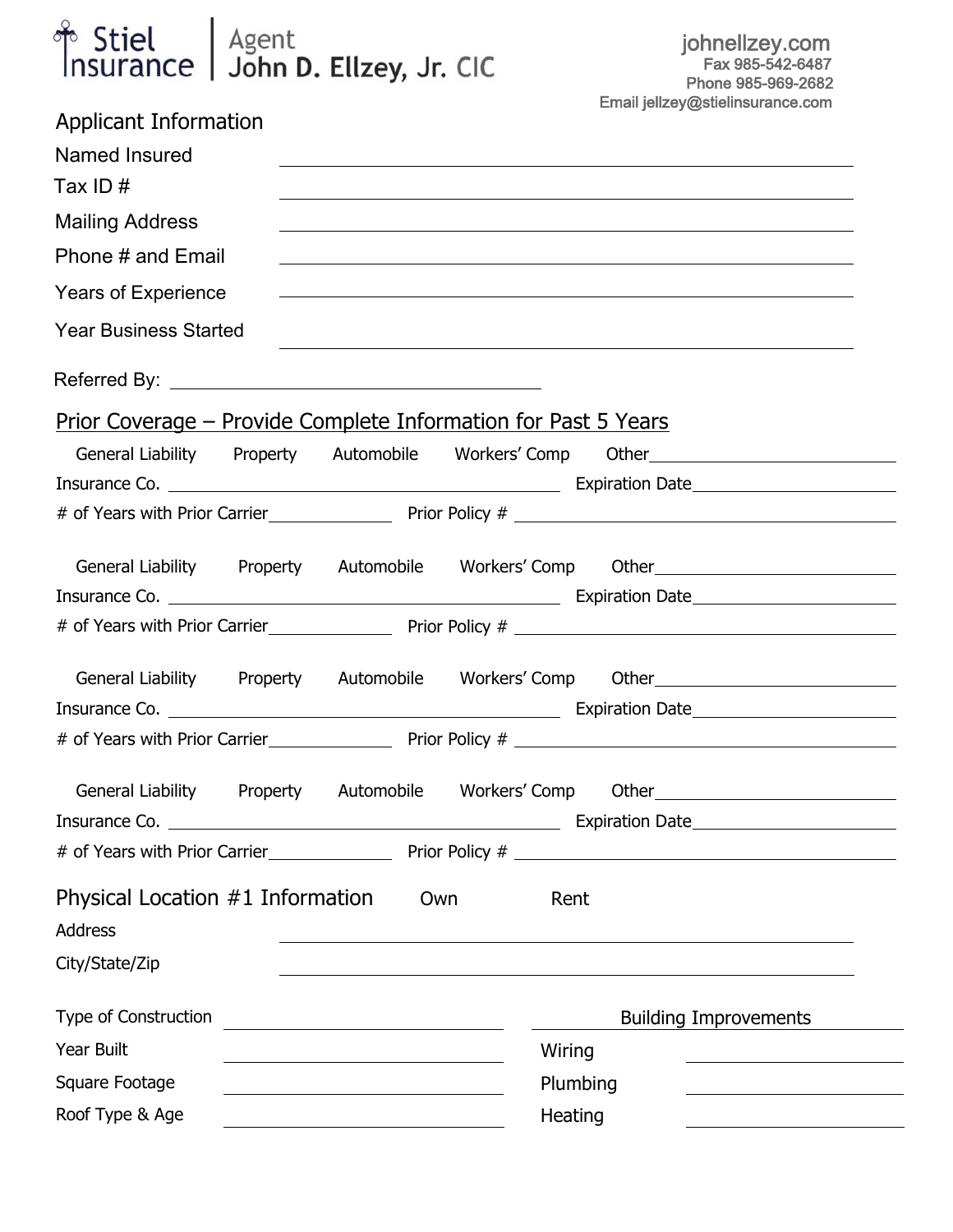| Physical Location #2 Information<br>Own<br><b>Address</b> | Rent                         |
|-----------------------------------------------------------|------------------------------|
| City/State/Zip                                            |                              |
| Type of Construction                                      | <b>Building Improvements</b> |
| <b>Year Built</b>                                         | Wiring                       |
| Square Footage                                            | Plumbing                     |
| Roof Type & Age                                           | Heating                      |
| Physical Location #3 Information<br>Own<br><b>Address</b> | Rent                         |
| City/State/Zip                                            |                              |
| Type of Construction                                      | <b>Building Improvements</b> |
| <b>Year Built</b>                                         | Wiring                       |
| Square Footage                                            | Plumbing                     |
| Roof Type & Age                                           | Heating                      |
| Physical Location #4 Information<br>Own<br>Address        | Rent                         |
| City/State/Zip                                            |                              |
| Type of Construction                                      | <b>Building Improvements</b> |
| Year Built                                                | Wiring                       |
| Square Footage                                            | Plumbing                     |
| Roof Type & Age                                           | Heating                      |
| Physical Location #5 Information<br>Own                   | Rent                         |
| <b>Address</b>                                            |                              |
| City/State/Zip                                            |                              |
| Type of Construction                                      | <b>Building Improvements</b> |
| Year Built                                                | Wiring                       |
| Square Footage                                            | Plumbing                     |
| Roof Type & Age                                           | Heating                      |

*Please reproduce this page for additional locations.*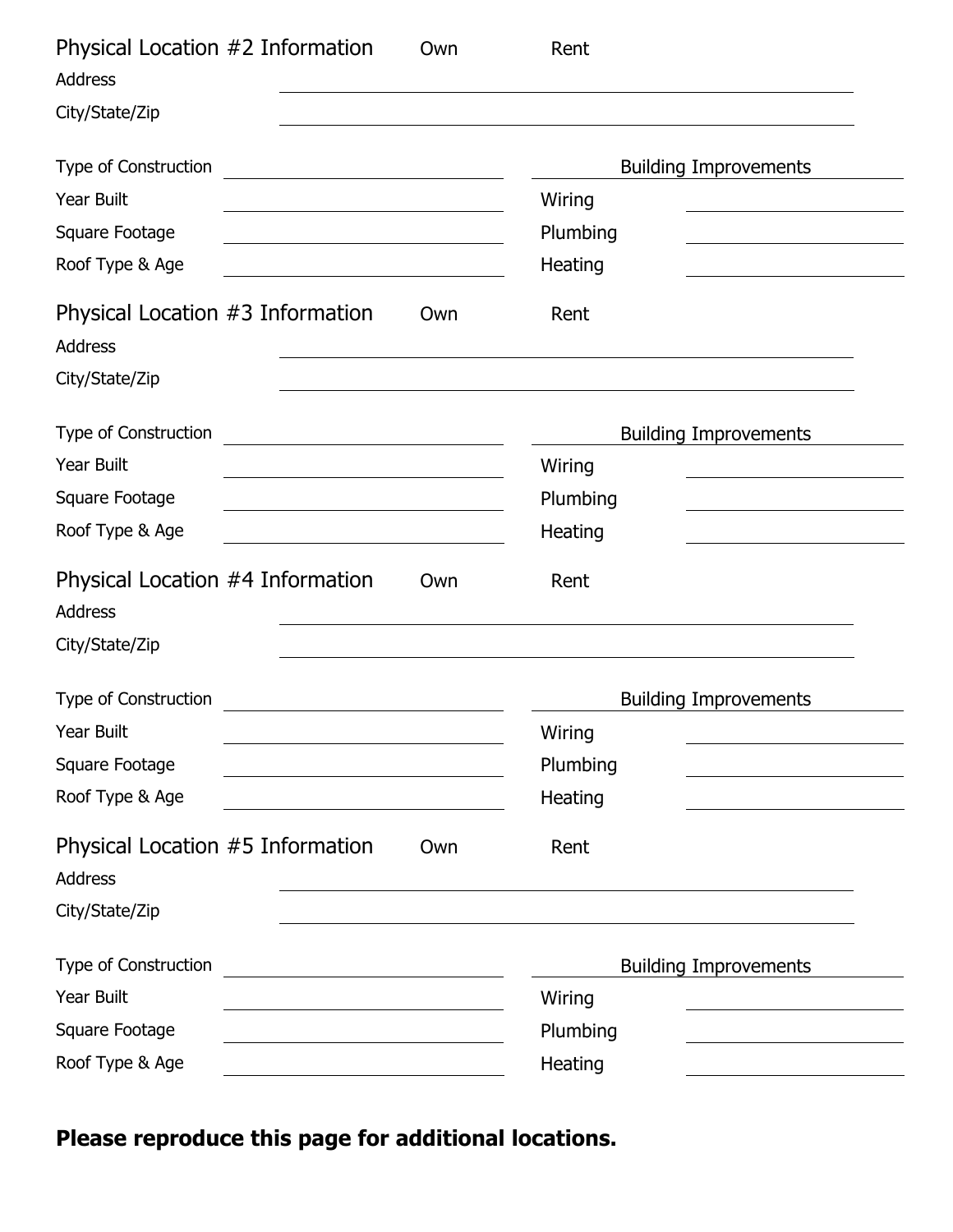#### GENERAL LIABILITY

# **Limit Requested Communist Rating Basis**

General Information – Explain all "Yes" responses in the "Remarks" space provided below.

 $\overline{\phantom{a}}$  , and discontinued operations involved operations involved operations involved operations in

 $$2,000,000$ \$500,000 \$1,000,000

Description of Operations:

 $\mathcal{L}(\mathcal{M})$  is a few charged for parking for parking  $\mathcal{M}(\mathcal{M})$ 

 $\mathcal{M}^{\text{max}}_{\text{max}}$  and  $\mathcal{M}^{\text{max}}_{\text{max}}$  materials.

 $\mathcal{M}(\mathcal{M})$  and accurations sold, actually sold, actually sold, actually sold, or discontinued in last  $5$ 

 $\sim$  Any aircraft, watercraft, watercraft, watercraft, docks, floats of leased. Operators of leased.

 $\overline{\phantom{a}}$  Yes also there are a labor interchange with any other business or subsidiaries?

 $\sim$  18. Have any crimes of been attempted or been attenpted or been attenpted on  $\sim$ 

Annual Payroll Annual Revenue \$  $\overline{\mathcal{S}}$ 

#### demolities and the Notes quantum exposure contemplated?  $\overline{\phantom{a}}$  Yes applicant between active in ordinary active in  $\overline{\phantom{a}}$

### Additional Insured Information

List any entities, such as mortgage holder, landlord, for which proof of insurance must be provided.

 $\gamma$  Yes q No 20. Does the businesses' promotional literature make any representations about the safety or security of  $\gamma$ 

| Description of Interest | Additional Insured's Name and Mailing Address | Additional<br>Insured's Fax # |
|-------------------------|-----------------------------------------------|-------------------------------|
|                         |                                               |                               |
|                         |                                               |                               |
|                         |                                               |                               |
|                         |                                               |                               |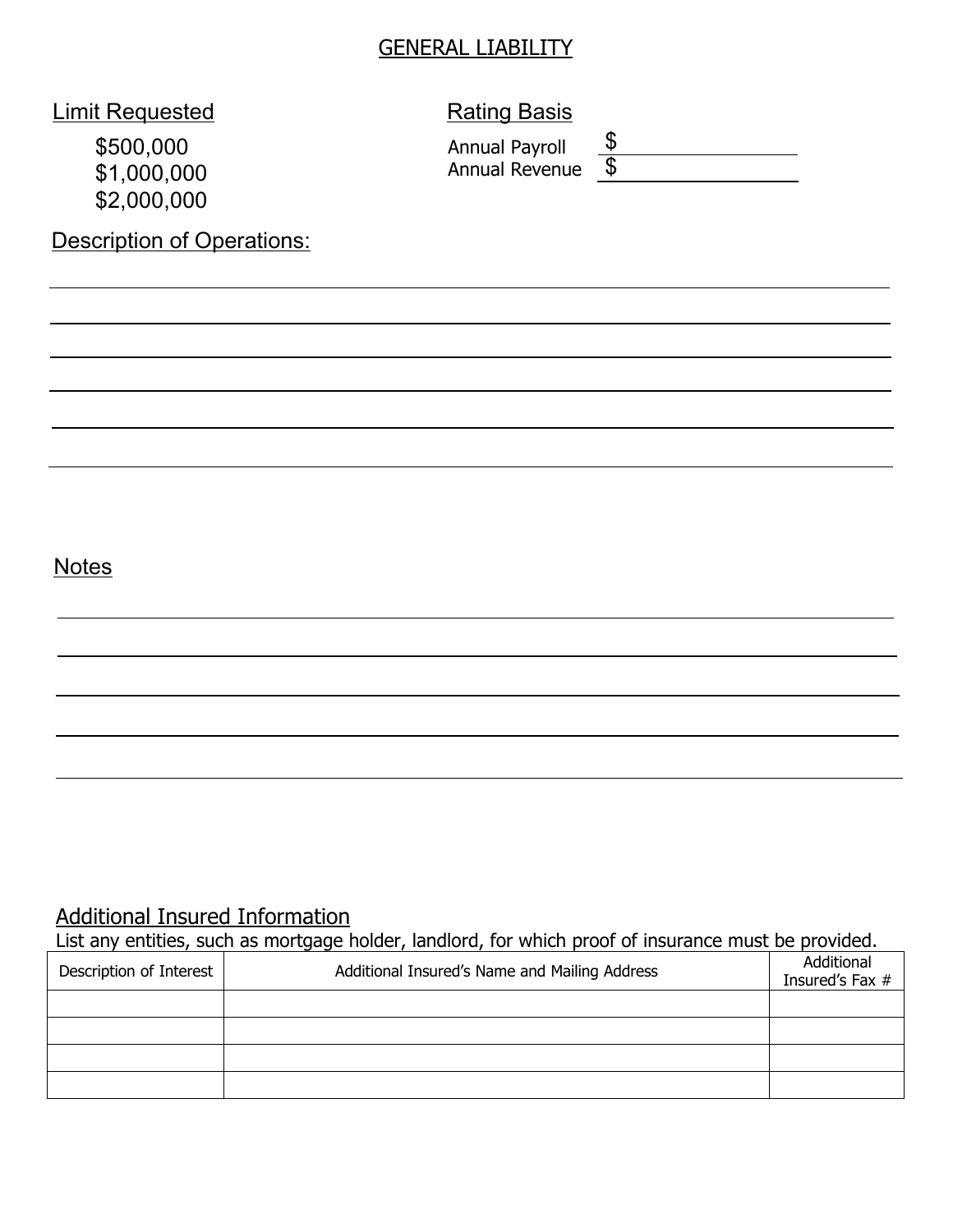### BUSINESS AUTO INFORMATION

### Driver Information

List all drivers.

| Driver's Legal Name | Sex | Date of Birth | Drivers License Number<br>& State | Social Security<br>Number |
|---------------------|-----|---------------|-----------------------------------|---------------------------|
|                     |     |               |                                   |                           |
|                     |     |               |                                   |                           |
|                     |     |               |                                   |                           |
|                     |     |               |                                   |                           |
|                     |     |               |                                   |                           |

#### Accidents/Convictions

Has any driver shown above had an accident regardless of fault, or been convicted of a moving violation with the last  $3 \text{ years}$ ? Yes No

If yes, answer the following questions for each accident/conviction

| Driver | Date of<br>Accident/<br>Conviction | Description of<br>Accident/Conviction | Place of<br>Accident/Conviction | <b>Bodily Injury</b><br>or Death? | Dollar Amount of<br>Property Damage |
|--------|------------------------------------|---------------------------------------|---------------------------------|-----------------------------------|-------------------------------------|
|        |                                    |                                       |                                 |                                   |                                     |
|        |                                    |                                       |                                 |                                   |                                     |
|        |                                    |                                       |                                 |                                   |                                     |
|        |                                    |                                       |                                 |                                   |                                     |
|        |                                    |                                       |                                 |                                   |                                     |

### Vehicle Information

Total Numbers of Vehicles \_\_\_\_\_\_\_\_\_\_\_

If necessary, please copy this page to complete following section for all vehicles or attach your spreadsheet providing all the information requested below for each vehicle.

|                                 | Vehicle 1                              | Vehicle 2                              | Vehicle 3                              | Vehicle 4                              | Vehicle 5                              |
|---------------------------------|----------------------------------------|----------------------------------------|----------------------------------------|----------------------------------------|----------------------------------------|
| Year                            |                                        |                                        |                                        |                                        |                                        |
| Make                            |                                        |                                        |                                        |                                        |                                        |
| Model                           |                                        |                                        |                                        |                                        |                                        |
| Body Type                       |                                        |                                        |                                        |                                        |                                        |
| Vehicle ID #                    |                                        |                                        |                                        |                                        |                                        |
| <b>Registered State</b>         |                                        |                                        |                                        |                                        |                                        |
| <b>Cost New</b>                 |                                        |                                        |                                        |                                        |                                        |
| Description of Use              |                                        |                                        |                                        |                                        |                                        |
| Radius of Operation             | 0-50 mi.<br>51-200 mi.<br>Over 200 mi. | 0-50 mi.<br>51-200 mi.<br>Over 200 mi. | 0-50 mi.<br>51-200 mi.<br>Over 200 mi. | 0-50 mi.<br>51-200 mi.<br>Over 200 mi. | 0-50 mi.<br>51-200 mi.<br>Over 200 mi. |
| Physical Damage<br>Coverage?    | Yes<br>No                              | <b>Yes</b><br>No                       | Yes<br>No                              | Yes<br>No                              | Yes<br>No                              |
| Lienholders Name<br>And Address |                                        |                                        |                                        |                                        |                                        |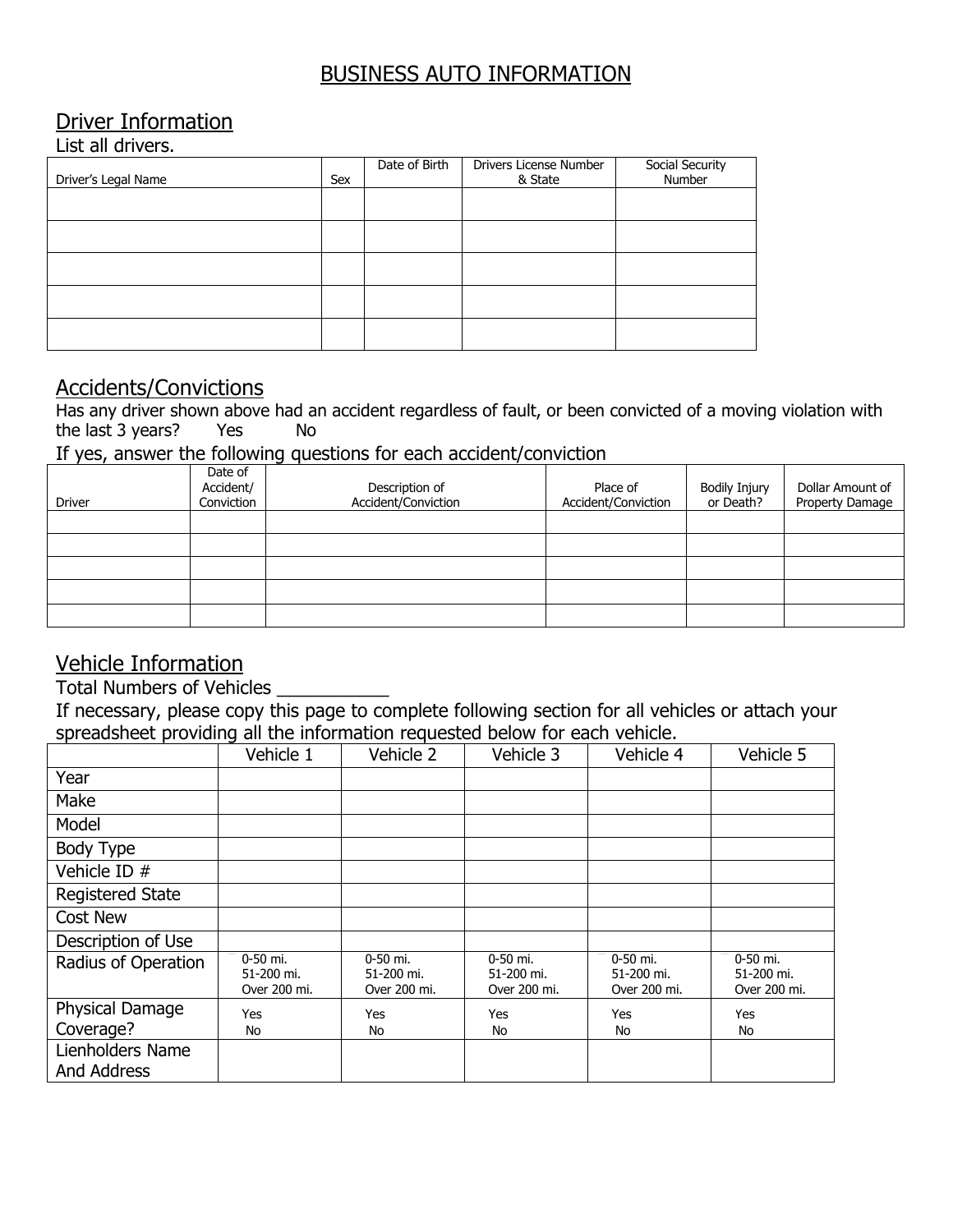#### Auto Limits to be Quoted – Choose one for each coverage

 $\mathcal{L}_{\mathcal{A}}$  and the employees use the employees use the employees use the business?

 $\overline{\phantom{a}}$  Yes  $\overline{\phantom{a}}$  and  $\overline{\phantom{a}}$  and  $\overline{\phantom{a}}$  and  $\overline{\phantom{a}}$  and  $\overline{\phantom{a}}$  and  $\overline{\phantom{a}}$ 

 $\mathcal{L}_{\mathcal{M}}$  Yes application  $\mathcal{M}_{\mathcal{M}}$  applications. The applications  $\mathcal{M}_{\mathcal{M}}$ 

| Liability                        | \$300,000                               | \$500,000 |                   | \$1,000,000 |       |          |
|----------------------------------|-----------------------------------------|-----------|-------------------|-------------|-------|----------|
|                                  | Personal Injury Protection (per person) |           | \$2,500           | \$5,000     |       | \$10,000 |
| Uninsured/Underinsured Motorists |                                         |           | Same as Liability |             | Other |          |
| Hired Auto Liability*            | <b>None</b>                             |           | \$1,000,000       |             | Other |          |
| Non-Owned Auto Liability*        | <b>None</b>                             |           | \$1,000,000       |             | Other |          |

Hired Auto Liability provides liability coverage for vehicles you rent or hire. Non-Owned Auto Liaiblity provides liability coverage for your business when your employee uses their personal auto for your business.

#### Notes – Provide explanation explanation for all  $\mathcal{P}$ **Notes**

#### Lienholder Information

| Vehicle No.   Lienholder Name and Mailing Address | Loan Number |
|---------------------------------------------------|-------------|
|                                                   |             |
|                                                   |             |
|                                                   |             |
|                                                   |             |